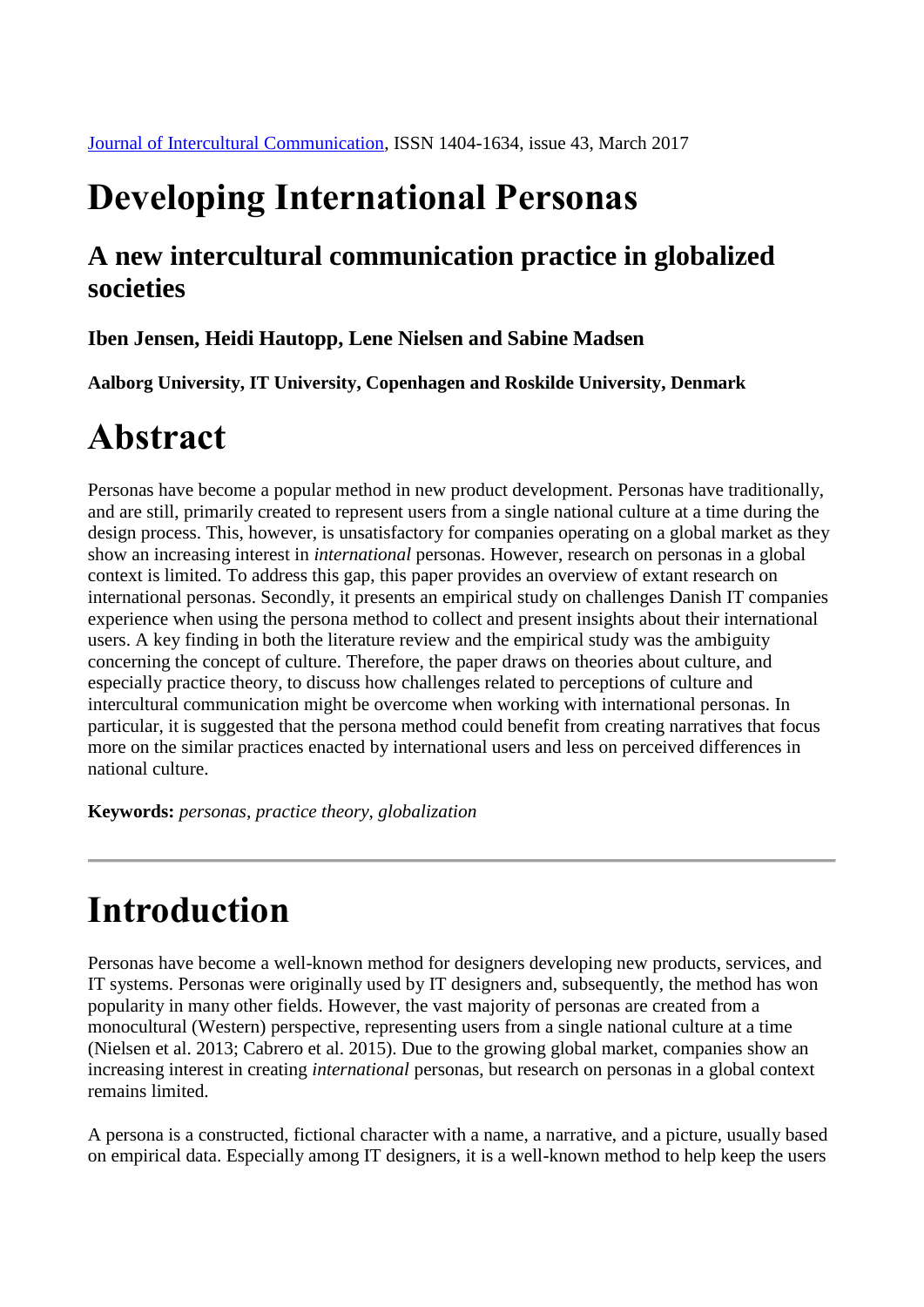in mind during the design process. The major function of a persona is to enable designers to break free of their tendency to design for themselves (Floyd et al. 2008). The popularization of the persona method is often attributed to Alan Cooper: "Personas are not real people, but they represent them throughout the design process. They are hypothetical archetypes of actual users. Although they are imaginary, they are defined with significant rigor and precision." (Cooper 2004: 85)

While there is no single recipe, the literature agrees on three basic steps when constructing personas: a) collect data about users, b) segment the users, and c) create a persona for each user segment, and develop context scenarios for each persona (Cooper et al. 2007; Pruitt & Adlin 2006). The literature on personas recommends developing four to six personas in order for designers to be able to remember the personas as well as the differences between them (Nielsen 2012).

Globalization is a key concept when creating international personas. The study of globalization is interdisciplinary and has been theorized from cultural, economic, political, postcolonial, and neoliberal perspectives. According to Appelbaum and Robinson (2005), global studies challenge the monocultural perspective from which personas have generally been developed. "Global studies view the world as a single interactive system, rather than interplay of discrete nation-states. Its focus is on transnational processes, interactions, and flows, rather than international relations, and on new sets of theoretical, historical, epistemological, and even philosophical questions posed by emergent transnational realities." (pxi) (in Bardham and Weaver 2011:4) Arjun Appadurai (1996) conceptualizes globalization as different "scapes": ethnoscapes (human mobility and migration), mediascapes (transnational television, internet, and mass media), technoscapes (movement of technology/information across borders), financescapes (the flow of capital across national borders), and ideoscapes (transnational morphing of ideas, e.g., religion). Appadurai argues that all of these "scapes" are fluid, intersecting, and, importantly, they all challenge the notion of a nation-state with a border to other nation-states (Appadurai, 1996).

Developing international personas has to be seen in this context. Making national personas for designing a product which will be sold and used in global contexts no longer makes sense. According to most researchers in globalization, the overall characteristic of globalization is that it can be described as a range of reversing and changing processes (Bartelson 2000). One process is the global process, which Appadurai describes with his metaphors on scapes. The other process is the local process (often national), in which the uniqueness of each culture or nation state is emphasized. As we will discuss later in the article, these two positions are dominant in our study.

The aim of the article is to present a study where we explore strategies Danish companies use when creating personas for a global market, and to present and discuss how a practice theoretical approach is fruitful in constructing and conceptualizing international personas.

## **Literature review**

The literature and research related to personas in a global context is scarce (Nielsen et al. 2013). The literature that does exist seems to cover three main themes: (1) integration of culture into the IT design, (2) studies on specific cases, and (3) methods for developing personas.

### **Integration of culture into the IT design**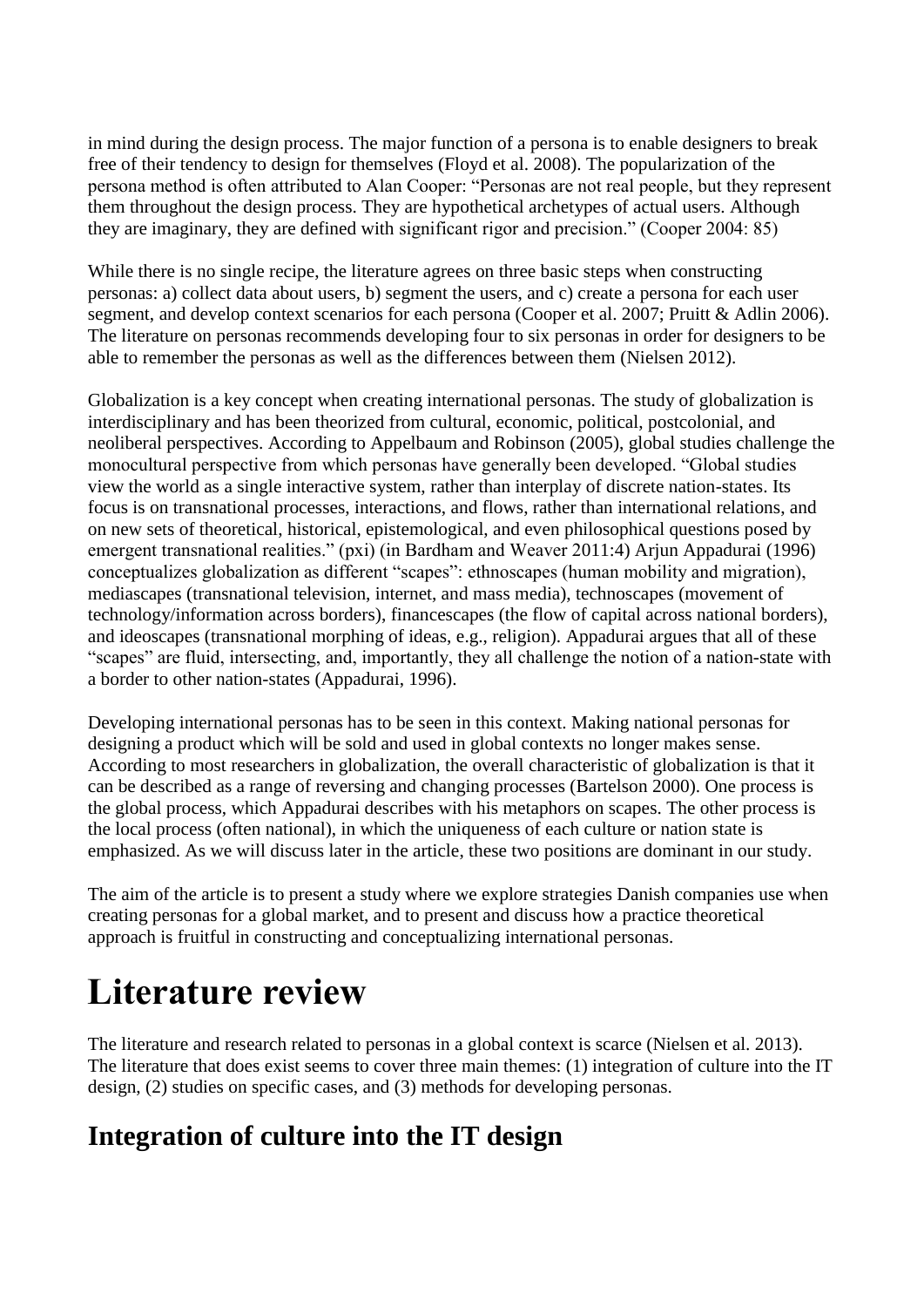Young (2007) explores how culture is integrated in interaction design and instructional design. She concludes that the majority of designers lack a nuanced framework and vocabulary for the integration of culture into the design of Human Computer Interaction (HCI). The few researchers and designers within HCI who do define culture rely upon the work of Geert Hofstede's cultural dimensions (Hofstede 1984), which emphasizes differences across national cultures. Young (2007) concludes that designers and researchers need more guidance in the form of models or frameworks in order to incorporate culture and enhance the design process. According to Young's study, the general tendency is that culture is often neglected and, when the concept of culture is included, it is primarily done by working with differences across national cultures.

Sun (2011), who is a researcher in cross-cultural IT design, shares Young's position. She criticizes Hofstede's cultural dimensions for being static and for putting too much emphasis on the cognitive schemas of national groups. Other subcultural factors, such as the individual user's gender, age, organizational affiliation, or ethnic group, are ignored: "In fact, missing the actual practice of social activities is a common problem in cross-cultural design literature" (Sun 2011: 13). Sun argues that Hofstede's approach does not offer a beneficial guide for creating international personas.

### **Studies on specific cases**

Although research related to culture and personas is limited, a few empirical studies on how to develop international personas have been conducted. Cabrero et al. (2015) have done a study in three Herero settings in Namibia, investigating how personas may be used outside a non-WEIRD context. WEIRD is an acronym for western, educated, industrialized, rich, and developed. They explored how end users in Herero rural settings work with the co-design of persona descriptions. Members of the Herero tribe were active in creating the user representations and in finding design opportunities. Furthermore, the authors emphasized the importance of having researchers experience the contexts in order to build trust and to be prepared to meet people who live a very different life in the global society than oneself.

Snyder et al. (2011) experienced such contexts when conducting ethnographic research of mobile users in India, Singapore, and the U.S. They held that extensive literature exists on personas in general, but that there is very little information on how to account for cultural differences in the making of personas. One of the goals in creating the personas was to highlight cross-cultural differences among mobile users. Although some variations were observed among the countries, the work tasks and flows of enterprise workers were very similar across the different national cultures. Snyder et al. described how their first attempt to incorporate culture in the persona was not well accepted:

[They] … started out by creating U.S.-based personas that included separate sections highlighting the cultural differences. When we presented these personas to the other user experience professionals outside of our team, they did not react favorably. They said that the cultural information seemed disjointed from the rest of the personas. They indicated that it conflicted with the goal of the personas, which was to get the reader focused on identifying with the character in the persona (Snyder et al. 2011: 317).

They then decided to take another approach by integrating any cultural differences into the personas without including separate sections for cultural differences. In the paper, they were not clear about how this approach was received by professionals outside their team and they concluded by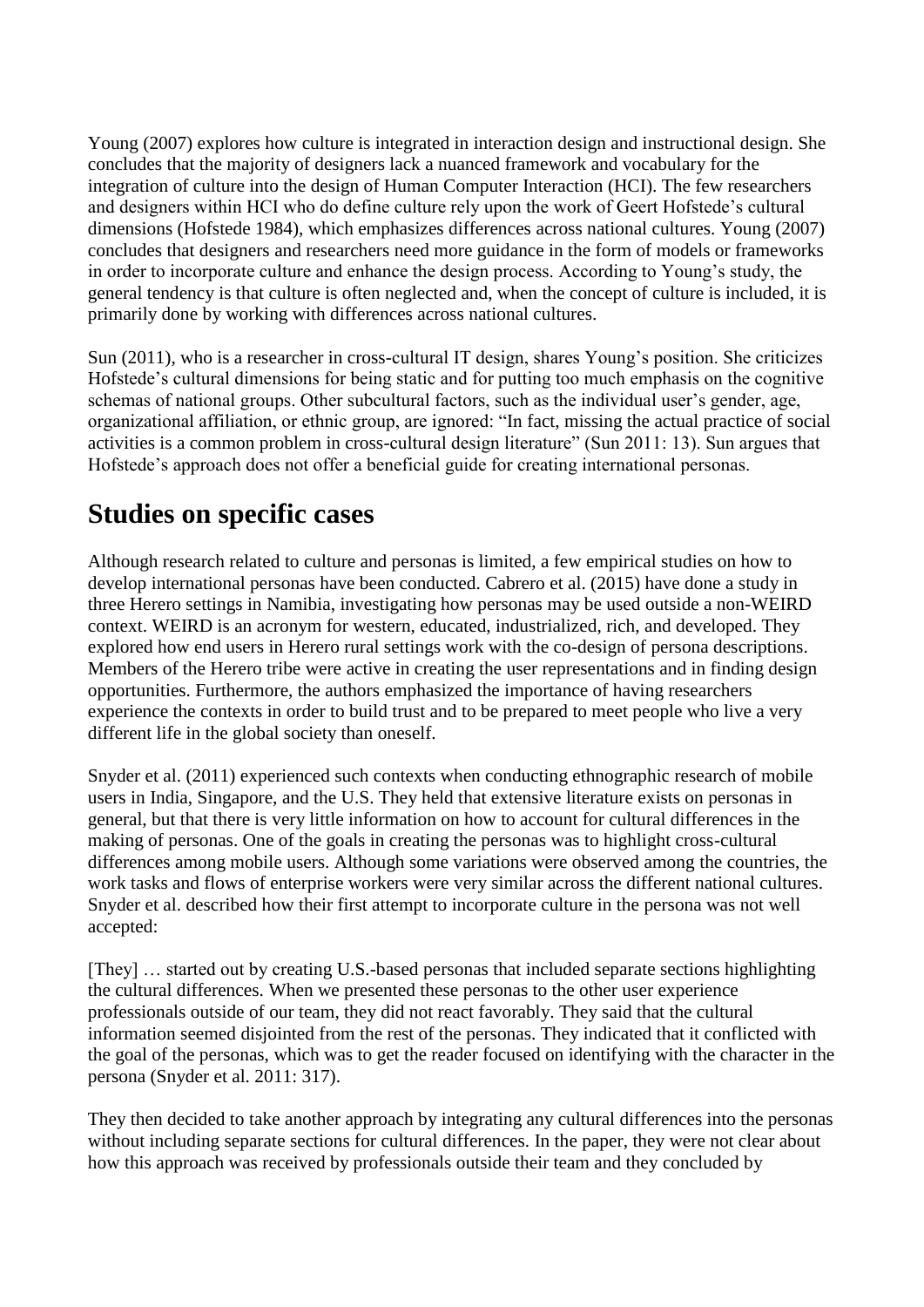emphasizing both approaches as possible models for integrating cultural differences into the persona descriptions. Snyder et al.'s study is relevant in two ways. First, in their ethnographic study, they observed more similarities than differences. This shows the importance of caution, for instance, when using Hofstede's cultural dimensions as these are mainly focused on cultural differences. Secondly, they were willing to experiment with different approaches on how to work with cultural differences in relation to international personas. Although they did not highlight one approach over other, they did emphasize the importance of only including pictures that capture a specific instance of product use (in this example, mobile use) when presenting personas.

Our literature review has convinced us that culture is an important factor to take into consideration when developing personas. While studies point to the existence of many similarities across cultures, they also show that everyday life may be different for end users across cultures and that it can be difficult for researchers to capture these differences.

### **Methods for developing personas**

One of the crucial parts of constructing international personas is data collection, which is difficult to do properly, as well as requiring considerable resources (Champman & Milham 2006).

Putnam et al. (2009) conducted a case study on mobile use in Kyrgyzstan in Central Asia in order to explore how to adapt user-centered design methods for diverse populations. As part of the design process, they created personas. The researchers emphasized their case study from Kyrgyzstan as an alternative way of creating personas and scenarios, as they based their study on already existing survey data from 1,000 respondents in Kyrgyzstan and 16 interviews with 12 participants. Based on the data, Putnam et al. (2009) created three personas. E ach was presented as a persona description and a primary context scenario inspired by Cooper's (2007) design scenarios. A culture-specific approach was chosen when presenting the personas as they used photos from interview participants and gave the personas Kyrgyz names which "clearly identify the personas as representatives of a non-Western audience"(Putnam 2008: 62).

Tamara Adlin and John Pruitt (2006) showed that personas tend to be created from information collected within the country in which the developers themselves live. Based on this, they recommended that designers collaborate with local informants and use their cultural insights when collecting data for international personas. In their study, Microsoft's international subsidiaries were responsible for providing accurate and relevant information on local user needs, market requirements, and competitive situations. When presenting the international personas, they made an "Overview" section (describing the personas' main characteristics, habits, and daily activities) and a "Differences from the U.S. Persona Macro Analysis" section (containing all items rated as largely or completely different from those of the U.S. persona). Thus, a culturally specific approach was used to illustrate the cultural differences from a U.S. perspective. However, an analysis of the case shows that the U.S. is viewed as the norm and, due to this shortcoming, the strategy appears rather ethnocentric.

# **A presentation of our Danish study**

The purpose of the research project "International User Studies: How companies collect and represent data about users on international markets" (Madsen et al. 2015), was to investigate how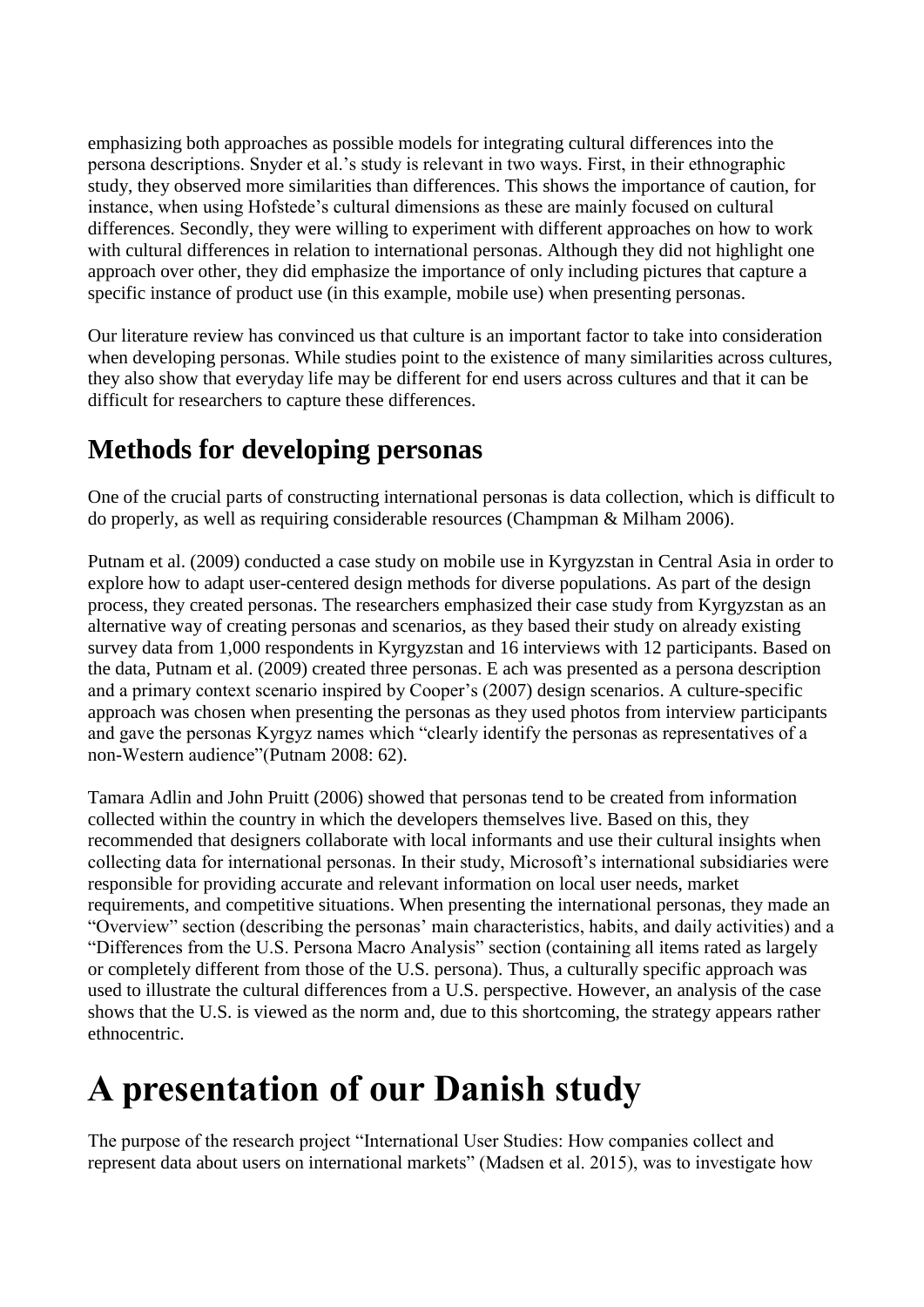companies collect and present data about users in international markets. The research was initiated based on the literature review described above, which showed that more knowledge about how to conduct international user studies was required.

# **Methodology**

The empirical data of the study consisted of 15 qualitative interviews with user experience (UX) researchers conducted in Danish companies. The selection criteria of the companies were: 1) that they were operating in international markets and 2) that they had experience with international user studies, and/or were using specific methods (e.g., the persona method or segmentation into target groups), to delineate and incorporate user insights into their work and design processes.

The interviews were organized as semi-structured interviews and held in accordance with an interview guide inspired by narrative research (Gertsen & Søderberg 2011). Thus, the interviewee was prompted to begin by talking about a concrete example of an international user study (e.g., the latest) in which the participant had been involved. This meant that he interviews were centered on the interviewees' personal experiences of successes and challenges working with international user studies, especially in relation to the persona method. The interviews were conducted by two researchers and each interview lasted 1-1½ hours. The interviews were audio recorded and subsequently transcribed. All interviews were held in Denmark in Danish, and translated into English by the authors. The empirical data was analyzed through an ethnographic-inspired approach to discourse analysis (Green et al. 2007). Key statements from the interviewees were divided into central themes on which the findings of this paper are based. The process was structured into several rounds of analysis in which a thematic approach was used to organize the interview data into relevant units of text and themes. Finally, these themes were interpreted and the meaning condensed into the research findings.

# **Findings in the Danish Study**

In the following, we present the findings from the Danish study. The findings fall into three categories: (1) similarities between end users, (2) strategies for persona creation, and (3) presentation of international personas.

### **Differences and similarities between end users across cultures**

One of the important outcomes of our international user study is the insight that the informants (UX researchers) experience many similarities among end users across nationalities—as humans, consumers (of particular products), parents, workers, etc.

"The user studies we have done have shown that, at the personal level, our end users have very similar motivations and approaches across borders . . . and this is very, very important and we make a big deal out of communicating this to employees"(Interviewee C).

". . . [this disability] affects end users in the same way no matter where they live in the world"(Interviewee N).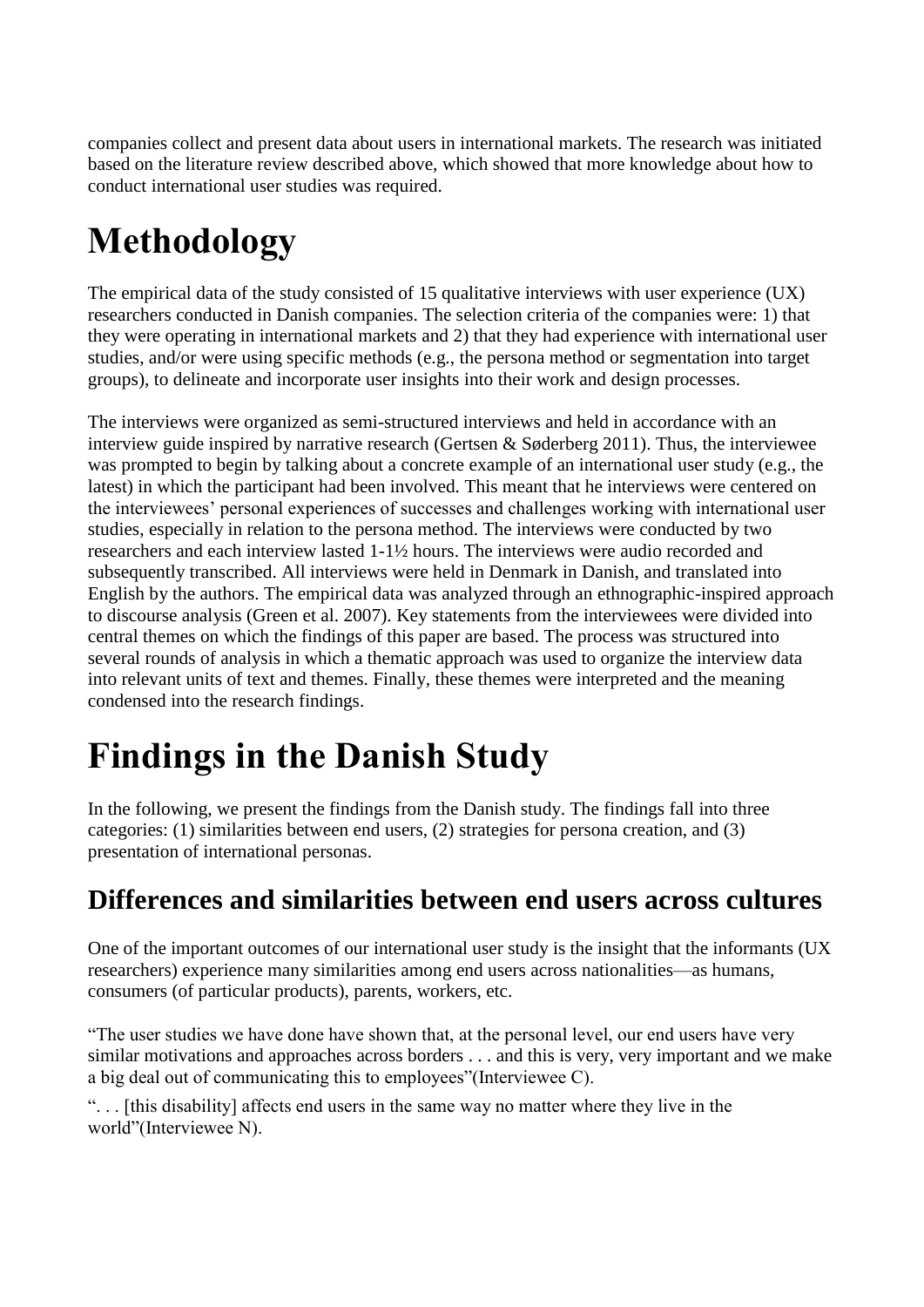The interviewees expressed the same experience going abroad as described in Snyder et al.'s study on mobile phones, showing that the mobile phones are used quite similarly across countries. Some might imagine that foreign cultures are very different from one's own. However, in regard to the specific practices of using a mobile phone or a handicap aid, many practices seem to be shared. The UX researchers also stressed that employees have many preconceptions about different nationalities and the dominant role that national culture plays. Therefore, insights about which similarities the company's end users share across nationalities have to be explicitly communicated to the employees. Otherwise, stereotypical understandings of national differences might go unquestioned and influence the employees' daily work and, ultimately, the company's products. When it comes to differences, it is interesting that the most important differences often stem from variations in the economic situation, legislation, education, societal structures, and structural developments in different countries and regions, and not from national culture.

. . . it has to do with how the economy is . . . [and the] legislation. Legislation promotes a particular behavior in a particular country. And these are actually the two things that we have seen consequences of. (Interviewee C)

. . . the difference that we see when we talk about [our end users] is that there can be a difference in how much money they have and this has something to do with whether the country they live in gives refunds, or health insurance, or whether the state is paying the full amount, and things like that. There are many different models in the different countries. And that affects this very much. (Interviewee N)

The interview data also contain numerous examples of the role that *perceived* differences in national culture play. In some companies, an understanding of differences with regard to management control and employee autonomy is modeled directly into software that supports organizational workflow. Regarding one of the perceived differences across countries:

. . . it also has something to do with how hierarchy works in Japan or in Asia compared to how hierarchy is in Denmark or in the U.S. . . . There is much more freedom in what you are allowed to do in Denmark compared to other places. (Interviewee F)

Thus, for some software companies, it is important to take into account that employees in Denmark (and in the other Scandinavian countries) have more autonomy than in many other countries where decisions are either made by management or require managerial approval. In other cases, perceived differences in national culture are used to explain anticipated and experienced challenges when communicating with colleagues from other countries or when collecting data in other countries. The quotes below contain examples of how challenges with regard to intercultural communication might arise when communicating partners have different expectations. For example, they may have placed a different emphasis on efficiency versus politeness, which is a recognized challenge in intercultural communication studies (Brown & Levinson 1987).

I have just received an email from one of my colleagues who is trying to organize [a user study] in Japan for me. He says that you have to be aware that . . . traditionally speaking, they are not so willing to say what they really think . . . especially if their opinion is negative, so I have to take that into account. (Interviewee F)

We have experienced the classical thing: We have used the same type of test in both places, and in Brazil, they were very expressive, the Japanese gave very short statements, the Chinese were very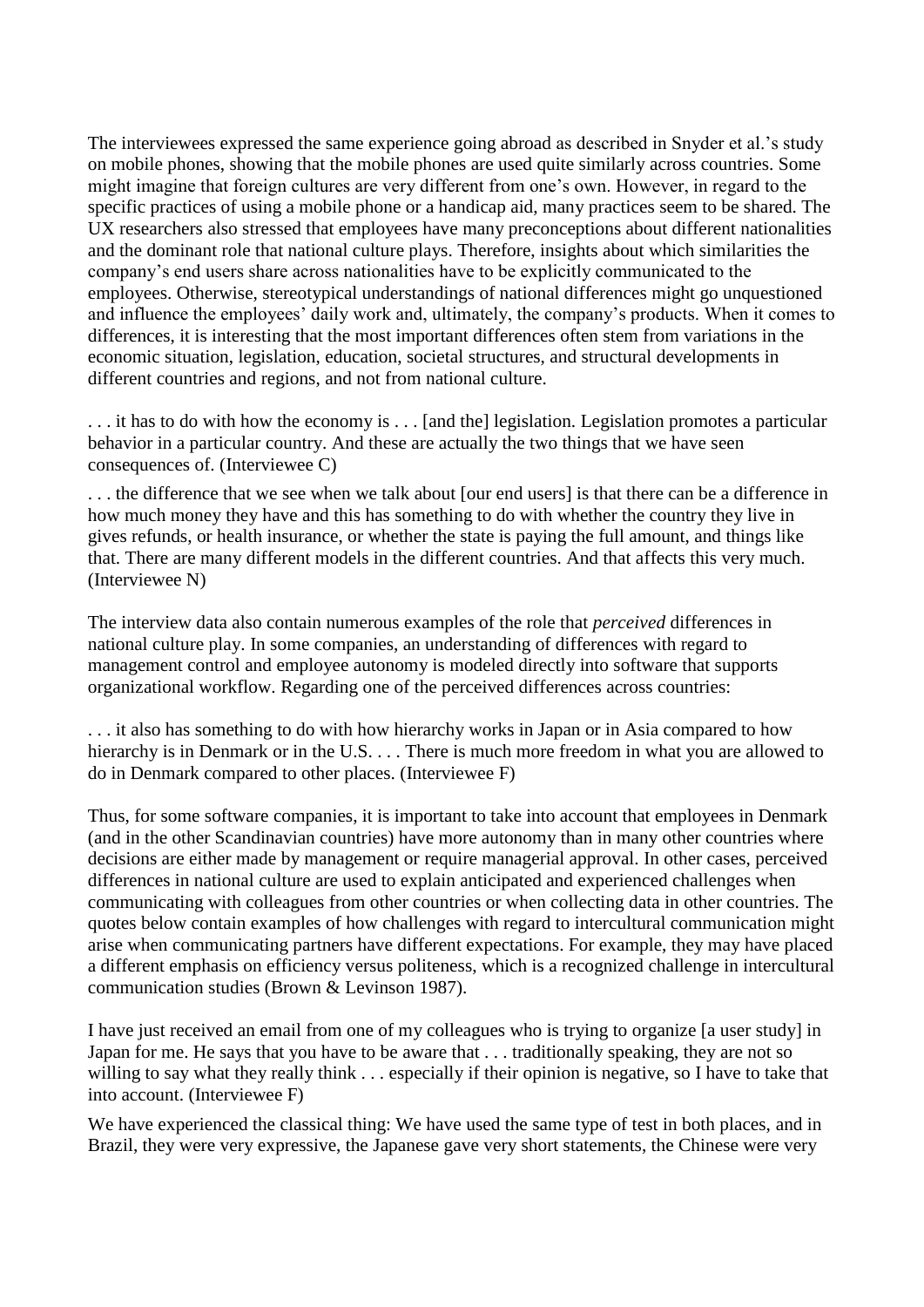polite, and the Germans made jokes that were kind of dirty, which was a little strange. . . (Interviewee M)

In the examples, experienced/perceived differences in communication styles are associated with and explained by national culture. The consequence of this is that more general understandings based on one factor, namely national culture, are foregrounded, while the more complex aspects of culture and the uniqueness of the actual situations and the individual communication partners are played down. The interviewees used words such as "traditionally speaking" and "the classical thing" to signal that they are aware of using general and somewhat stereotypical descriptions to explain the behavior of people from the countries in question. Although they express this awareness, the labeling of "the others" remains a reconfirmation of national differences and dominant common national signs or habits.

The study shows that there seems to be an uncertainty, especially among the internationally experienced UX researchers, about how to present personas when the target group is international users:

(. . .) I would not divide according to nation states, but if—someone is very typically from one country, you might want to provide an image and give the persona a name from the country, but then what happens is that people think that the persona represents the whole of India. I have not found the solution yet . . . (Interviewee N)

It seems that the internationally experienced UX researchers are caught in one of the most discussed anthropological dilemmas: How do we explain the relation between the local and the global (Appadurai 1991)?

### **Main strategies for creating personas in a global context**

The study shows that the UX researchers have two main strategies for creating international personas: 1) creating personas according to nationality and 2) creating personas according to education, profession, etc.

We have tried two different models. One [model] is to have a persona that is very focused on how people in this job think and what kind of goals they have. It [the persona description] can be quite general . . . the other model we have tried is to map different personas to different regions. (Interviewee B)

When the national strategy is used, there is typically one persona per country/region covered by the user study. For example, if the user study was conducted in Denmark, India, and the U.S., the result will be one Danish, one Indian, and one American persona. In other words, this strategy results in country-specific persona descriptions and, consequently, each persona represents a whole country. Personas are also created based on a strategy using other criteria; this is typically education or profession, but it could also be level of involvement, learning styles, digital maturity, autonomy at the workplace, etc.

There are also several examples of how the strategy for creating personas is based on considerations other than the differences that emerge during data analysis. In one case, political considerations led to the use of the national strategy by constructing one persona for each of the company's main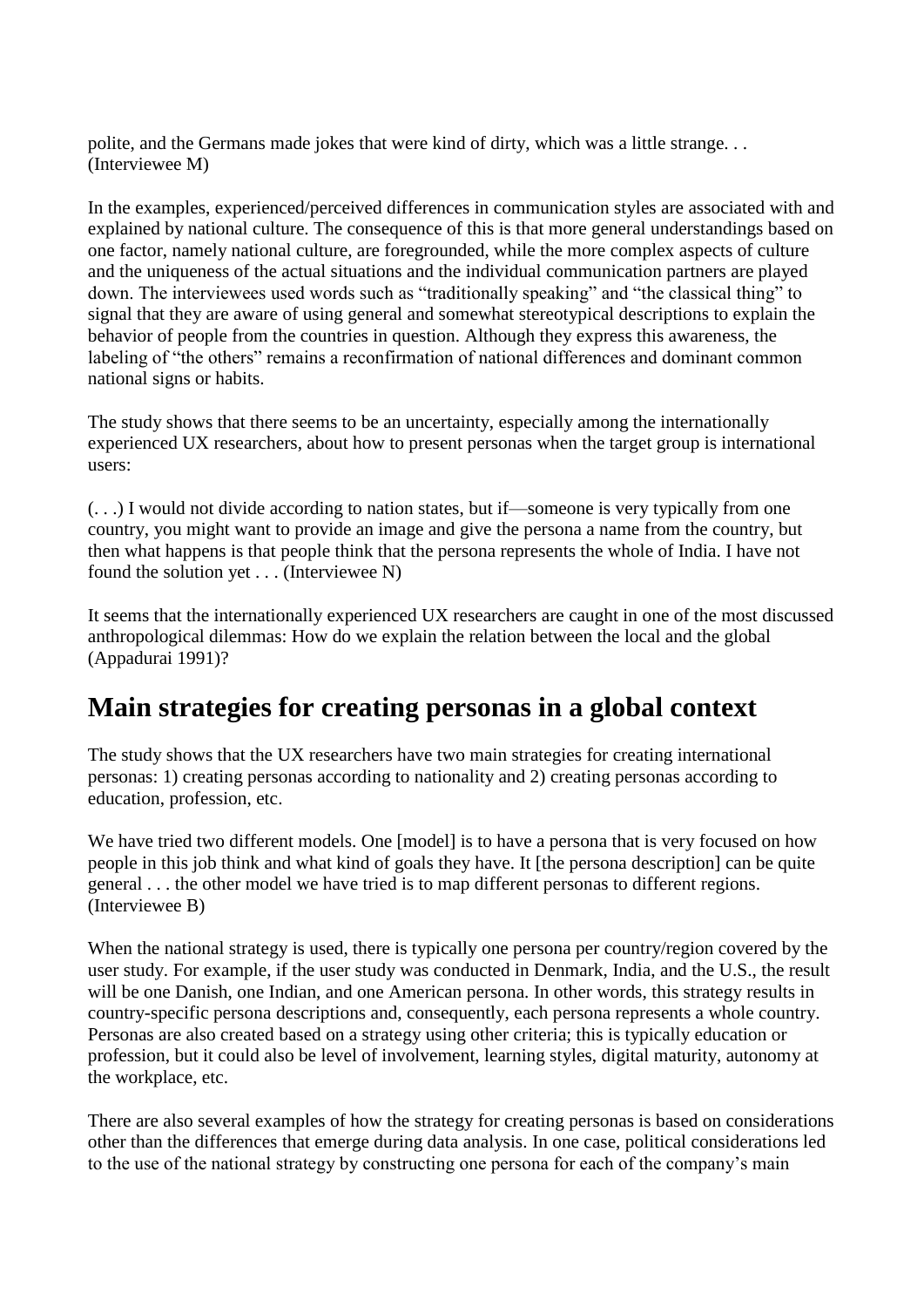markets, even though nationality was not reflected as a significant difference in the data. In another case, the client had requested personas specific to "the Swedish market", "the Norwegian market," etc. Thus the client required personas according to nationality. In other words, the decision to create personas based on nationality is made early on in the project due to the client's way of thinking about their users in terms of upcoming markets.

### **Presentation of international personas**

The study of Danish IT companies identifies three approaches to presenting international personas:

#### **1. A culturally neutral approach in which culturally specific places and names are eliminated from the descriptions.**

I am very reluctant to split by country . . . We have also tried to make them [the personas]. It is on purpose that, in these scenarios, we have not written X [the name of a Danish grocery store], and we have not written Y [the name of a Danish city] . . . And we managed very well, I think, that we do not make such cultural markers, and that is deliberate. So this I have been aware of, when I wrote them. So it has to be the recognition of something else. (Interviewee N)

The quote represents a culturally neutral approach in which the UX researcher chose a strategy to tone down cultural differences and geographic references and create persona descriptions that were as general as possible. The focus is on the persona with specific habits or values rather than a person in a specific place. The argument for choosing this approach is that employees around the world should be able to recognize and use the personas. In the companies that use the culturally neutral approach, the UX researchers prefer to use pictures that contain very little background that could place the persona in a specific context. Moreover, they prefer to avoid place names and to give the personas names which are as general as possible (i.e. names that could be used or that are recognizable around the world).

#### **2. A culturally specific approach (one persona for one country)**

Some UX researchers chose a culturally specific approach in which a persona is created for every strategic market even though the empirical data do not support this division. For example, some companies have tried to identify differences among the Nordic countries using one persona per country.

"There are four personas, one for each of the Nordic countries—however, there is no connection to the data; it is a democratic choice that there must be one persona for each of the four countries . . ." (Interviewee C).

The argument for choosing this second approach is to communicate the diversity of the users to the employees. Companies that use this approach do, more or less, the opposite of strategy one. They highlight cultural specificity by choosing expressive pictures that show the personas in context with names from the specific region. It is relevant to note that this approach was chosen despite its lack of correspondence with data results which normally is a criterion for creating personas (Adlin & Pruitt, 2006).

#### **3. An approach that challenges stereotypes**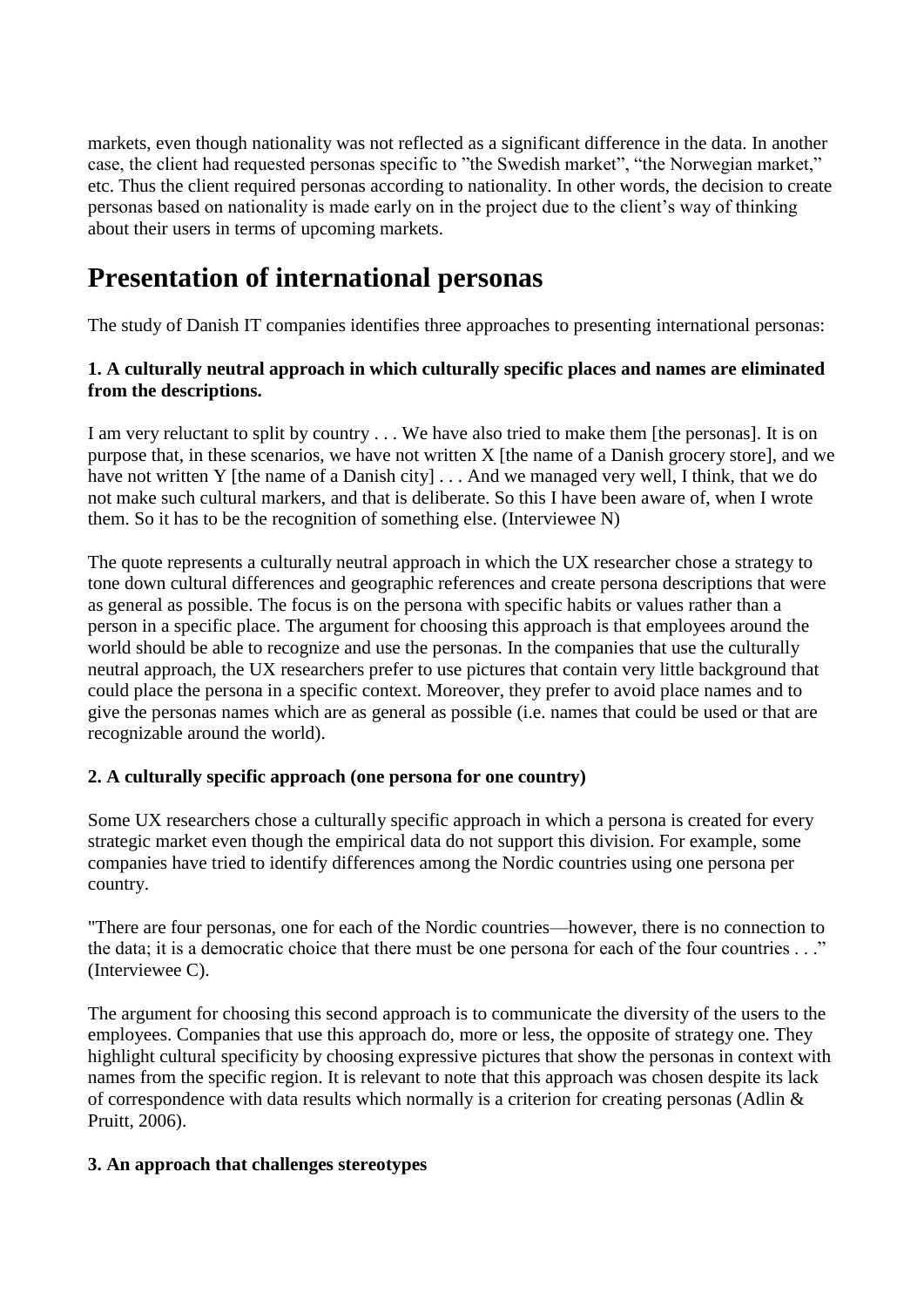The third approach is to use the persona descriptions to show diversity and try to draw attention to, and challenge, employees' stereotypical understandings of who the users are. One of the interviewees explained that she puts much effort into finding the right pictures for her personas and that she deliberately chooses pictures that challenge stereotypical understandings: "Generally for personas in firms: the top manager is a woman; the creative leader is a dark man. That is how you try to challenge stereotypes" (Interviewee A).

Like the second approach, this approach does not necessarily correspond to the data, but the UX researcher intentionally chose this approach to work with the problem of stereotypical assumptions among the employees.

The above findings show that there seems to be an overall ambivalence about the concept of culture. Companies are, at this time, in an experimental process on how best to present the insights about international end users to their employees. However, so far, *no* best practice for incorporating both national cultural differences and cross-cultural similarities into persona descriptions has been found.

# **Discussion**

A significant finding in both our literature review and empirical study was ambiguity concerning the concept of culture, where cultural differences are handled in different ways. The UX designers in the Danish companies emphasize that many similarities are seen among users across countries, but they still find it important to illustrate cultural differences in the persona descriptions. This ambiguity regarding culture mirrors globalization: Emphasizing cultural differences resembles the national, local process, while looking at similarities resembles the global process (Appadurai 1991). Developing international personas, therefore, has to be done with this ambiguity in mind. This ambiguity reflects the two dominant ways of understanding culture: as what we are (culture as being), or what we do (culture as doing).<sup>[1]</sup> Understanding culture as a configuration of practices might be an alternative way to invite the designers to forget about cultural differences and instead focus on common practices across countries.

### **Culture as being**

If culture is seen as "being," it is understood as an entity and as the medium through which all members of a national culture share values, rules, and norms that are more or less unchanged and inherited from generation to generation. As Ortner puts it:

Classic anthropology tended to portray groups of people as having "a culture" as being in the grip of that culture and as acting in ways that could be explained largely by reference to that culture. . . .[the job of the traditional anthropologist] . . . was to unearth a people's culture, to work out its logic and coherence, and to show the way in which it undergirded most of the formalized practices (e.g., rituals), patterns of practice (e.g., child rearing), and the ordinary and extraordinary behavior of members of the group. (Ortner 2006: 12)

Although many anthropologists now have abandoned this position because they wish to avoid ethnic, racial, or class stereotypes, the classic anthropological tradition, seeing culture as being, has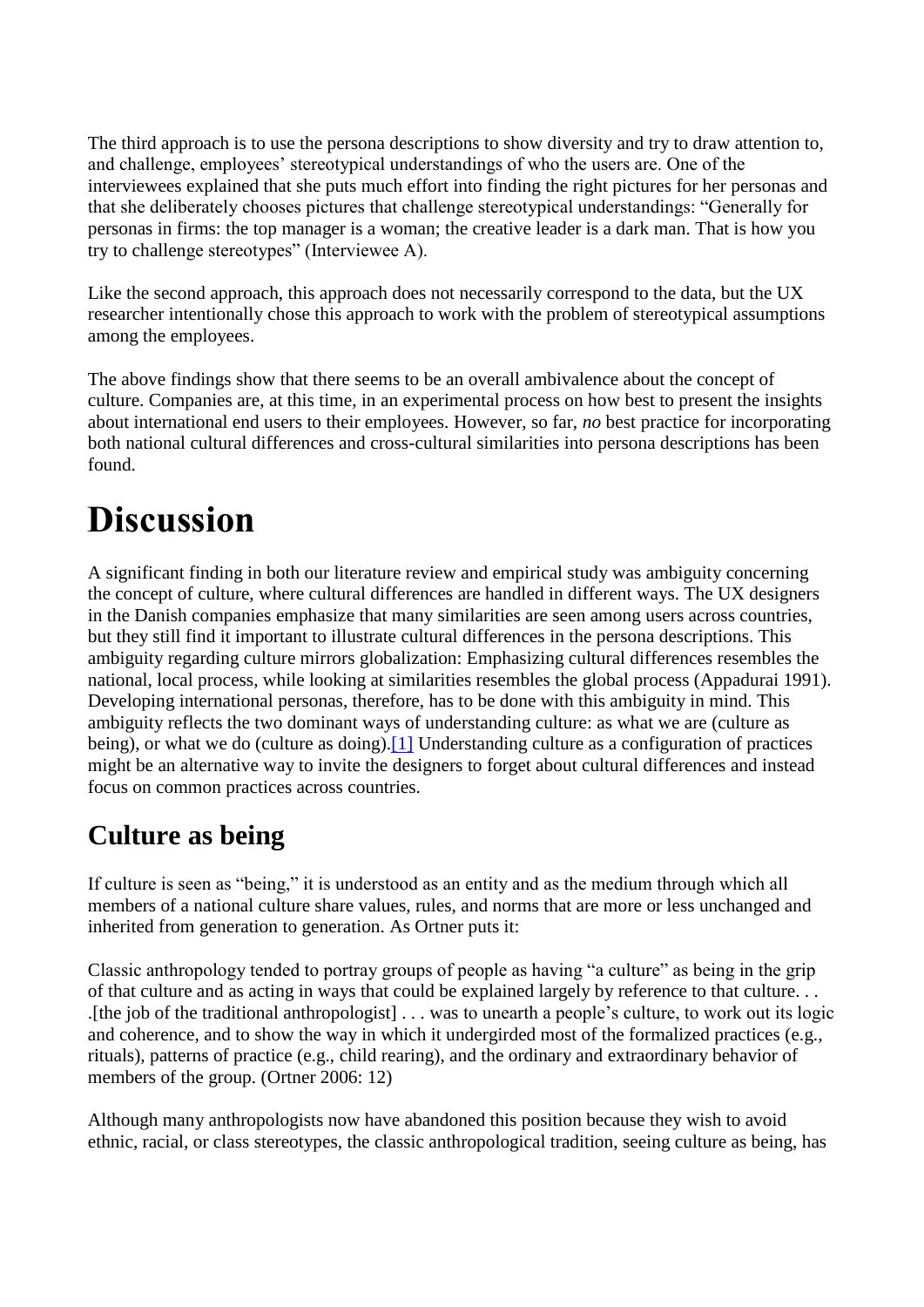been the dominant way of conceptualizing culture in the field of intercultural communication (Halualani et al. 2009; Chuang 2003; Jensen 2006; 2011a; Otten & Geppert 2009).

Geert Hofstede is one of the most influential researchers working from this position. He defined culture as "the collective programming of the mind [that] distinguishes the members of one group or category of people from others" (Hofstede et al. 2010: 6). Hofstede did his famous survey on data collected in 41 different national IBM offices. The rationale behind his survey was that, since everybody was working for IBM, the differences among the participants could only be explained by national cultural differences. He developed four cultural dimensions: 1) Power distance; what relation does the employee have to power? 2) Uncertainty avoidance; to what extent does the employee feel threatened by the unknown? 3) Individualism/collectivism; to what extent does the employee feel responsible for his or her own or extended family? 4) Masculine/feminine dominance; to what extent are values based on materialism or nurturing? Later, two more cultural dimensions were added: 5) Long- versus short-term orientation and 6) Dimension indulgence/restraint; to what degree is the employee able to work pragmatically? (Hofstede et al. 2010)

Hofstede's study focused primarily on national differences, which constitute a powerful factor in constructing, reconstructing, and maintaining the national discourse. As in the before-mentioned approach to "culture as being," the work of Hofstede emphasized that differences between actors living in different countries are significant and relevant in organizations and businesses.

### **Hofstede and international personas**

In her research on a comparative study of geographic information systems between German and American users, Francis Harvey concluded that: "Hofstede's dimensions of national culture are a good basis for understanding the influence of national culture on organizations' self- representation, but miss the actual practice of social activities" (Harvey 1997: 145). Despite heavy criticism of Hofstede's work for creating a simplistic view of national cultures as homogeneous, and a critique of the basic validity regarding the production of data (Sweeney 2002), Hofstede is, according to Sun (2011), one of the most used researchers in cross-cultural HCI.

As Hofstede's dimensions are known worldwide, it would be possible to develop personas based upon the six cultural dimensions. Arguments for this would be: Hofstede is the only researcher who already is world famous among designers; his model is simple, and he has already found six important differences across cultures. In this way, it could be argued that data for specific countries exist and it would be possible to make narratives for different countries based on data from these dominant national elements. However, it could also be argued that Hofstede's work would be counterproductive to the idea of personas: The aim of personas is to help designers to imagine users as different from themselves and to create identification with the persona. If Hofstede's national model is used, one persona is described based on predefined categories and represents a whole nation. When a persona is representative of a whole nation, it reproduces stereotypes to such a degree that identification with users' actual practices become impossible. Furthermore, using one visual image to represent a whole country in a multicultural society with many different ethnic groups is problematic. Although the personas would be based on empirical data, they would not be relevant data for the specific products. When designing a hearing aid, while it might not be relevant whether the user has a high/low score on power relation, it would be relevant, for example, to obtain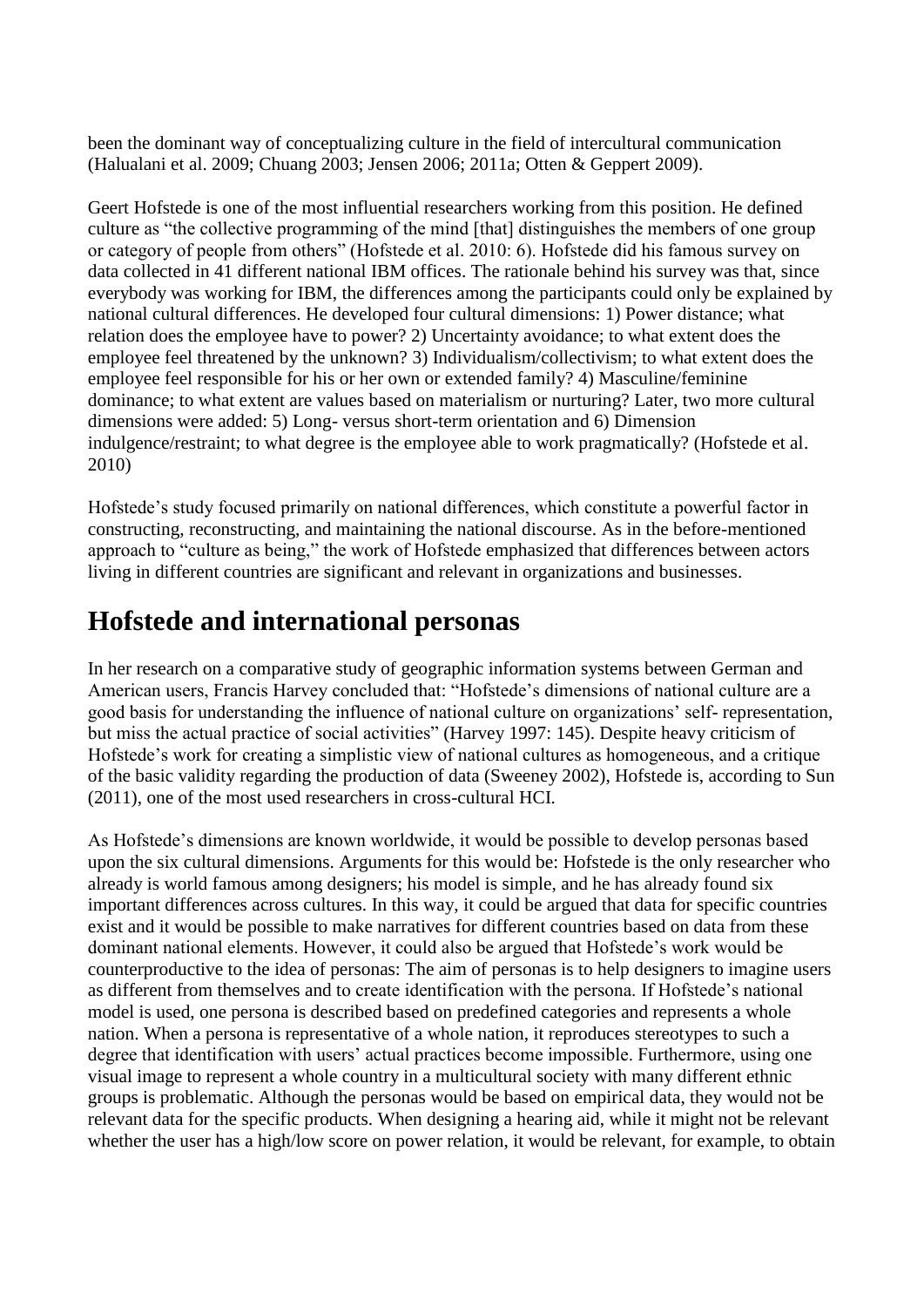data about the user's educational background and to what degree the person has self-awareness and accepts her/his loss of hearing.

### **Culture as doing**

Seeing culture as doing is put to the fore in a variety of ways, such as in the area of anthropology (Geertz 1973; Hylland Eriksen & Sørheim 2002; Hall et al. 1992; Hall 1997). Culture is regarded as (some shared) norms and meanings (Geertz 1973), but these are interpreted quite differently in a specific society. Fredrik Barth (1994) stated that "Culture is distributed," This means that members of a society always share experiences, norms, and values with some individuals, but never with everybody. Culture is seen as dynamic; cultures are changing and members of a culture negotiate their values. What influences individual's diverse meaning and the way life is negotiated includes factors such as educational background, social position, gender, ethnicity, and the actual situation under discussion. From this point of view, culture is never used as the only explanation for practices. When seeing culture as doing, how culture is done in the specific situation must always be investigated (Jensen 2011a; 2011b).

Furthermore, in the field of intercultural communication, research on the perspective of doing culture is widely accepted, especially outside the area of business communications (Dahl 2013; Piller 2011; Nakayama & Halualani 2009; Otten & Geppert 2009).

Halualani et al. (2009) state how the abovementioned critical discussion has come to be voiced in the field of intercultural communication. The first juncture is when a critique of the embedded assumptions of race-less, gender-less, and class-absent individualism began to interrupt the positivist discourse in the discipline. The second juncture is summed up as the need for seeing culture in a historical context. The third juncture is a critique of national culture as the bearer of differences among communicators. The last juncture is a critique of the imagination of culture as a space for agreement, starting to see culture as a site of struggle (Halualani et al. 2009: 24). Despite the diversity between scholars of intercultural communication, there seems to be a shared understanding of culture as complex, diverse, dynamic, and always a site of struggle.

### **Culture as doing and international personas**

Seeing culture as doing has the following implications for developing international personas. First and foremost, it is important to recognize that one person will never be able to represent a whole national culture as it is argued that the nation is an imagination (Anderson 1983). Although some doings are shared, a culture is also a "site of struggle". As mentioned above, a persona cannot be race-less, gender-less, and class-less.

This position also has consequences for the visual representation of a persona. In multicultural societies, one of the "struggles of cultures" is to embrace all citizens as "full members of the society" despite their phenotype, hair color, religious belief, etc. From this follows that it is important to discuss how international personas may be developed without presupposing, for example, that a person from Scandinavian countries is white. One suggestion is to work with sketch drawings which could contribute with more neutral expressions than colorful photographs. Inspired by Snyder et al. (2011), another way of visualizing personas is to focus on the actual practices or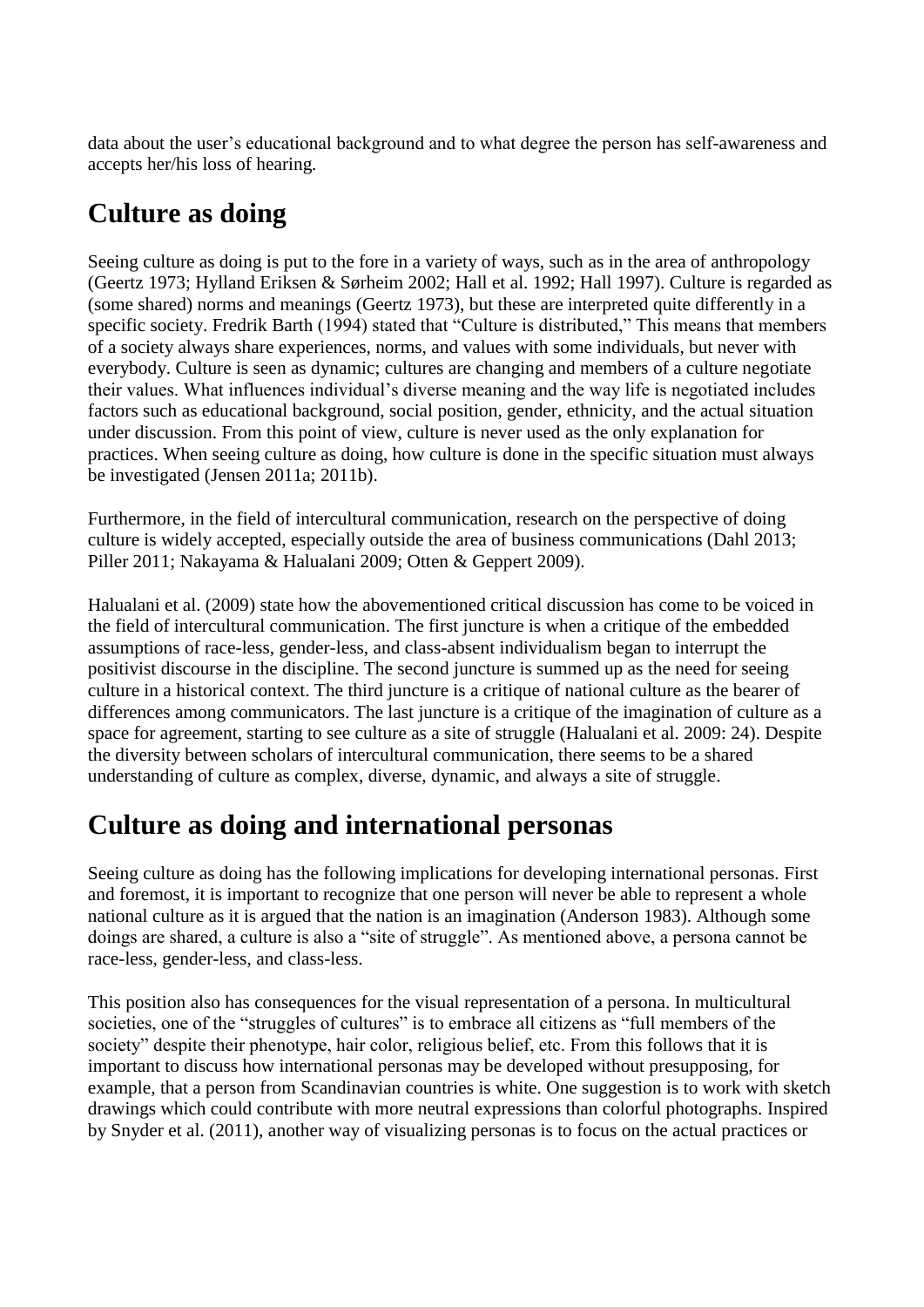uses of particular products. Thus, the focus would be more on the persona's actual handling of the products rather than a focus on the persona itself.

Summing up, we have argued that the concept of culture—and how it is used—is central when developing international personas. One possibility is to construct personas according to Hofstede's cultural dimensions. Doing so, we have to face the fact that differences based on national categories will be foregrounded and differences in actual practices will be overlooked. Another possibility is to implement a more complex understanding of cultures and the perspective of culture as doing. Developing personas from this perspective must be related to a historical context, shared values across national cultures, and seeing culture as a site of struggle: showing personas that reflect class, gender, and ethnicity. As argued above, when developing international personas from this perspective, we need to rethink methods on how to present and visualize personas.

### **Practice theory – culture as practices**

Inspired by practice theory, we will invite a new discussion into the field of personas research. We propose investigating possibilities, for example, when redesigning a system, of creating personas according to their practices. Regarding the before-mentioned challenges related to identification and visual representations, the turn to practices is interesting because it might set us free from imagining "international persons" and create an identification with the "international practices"' shared by the users of the product. Inspired by practice theory (Schatzki 2002; Nicolini 2012; Shove & Pantzar 2005), it could be argued that the narrative and the picture (for developing some types of personas) need to shift focus from creating an identification with *persons* to an identification with *practices* enacted by global users.

### **What is a practice?**

A practice is defined as interconnected rays of activities or arrangements which often are routinized. According to Theodore Schatzki, what all practices have in common is that practices are our doings and sayings, tied together by practical understandings, formal and informal rules, a *teleoaffective* structure, aiming toward a goal and general understandings (Schatzki 2002: 53). For example, a practice is to teach, to write, to turn on your computer, or to fill out a form in the IT system provided by your municipality for applying for a daycare facility for your child. If we take latter as an example of a practice, the concept would be as follows: In order to fill in a form, a *practical understanding* of what "to fill in a form" means is necessary.

An understanding would, in this case, be knowledge about the IT system, about the day care system, and especially about how to fill in a form according to the logic of the municipality. In order to fill in the form you have to follow some formal rules, such as providing correct information about the age of the child and the physical address for your domicile. The teleoaffective structure is related to the part of the practice that is strategic/emotional: an actor's choice to act emotionally (emotional plea or rational arguments) in order to attainaccess to a particular facility. Lastly, to fill in a form draws on 'general understandings' about digital communication as a meaningful work tool for municipalities. Many scholars are inspired by Schatzki and share this basic understanding of a practice (Reckwitz 2002).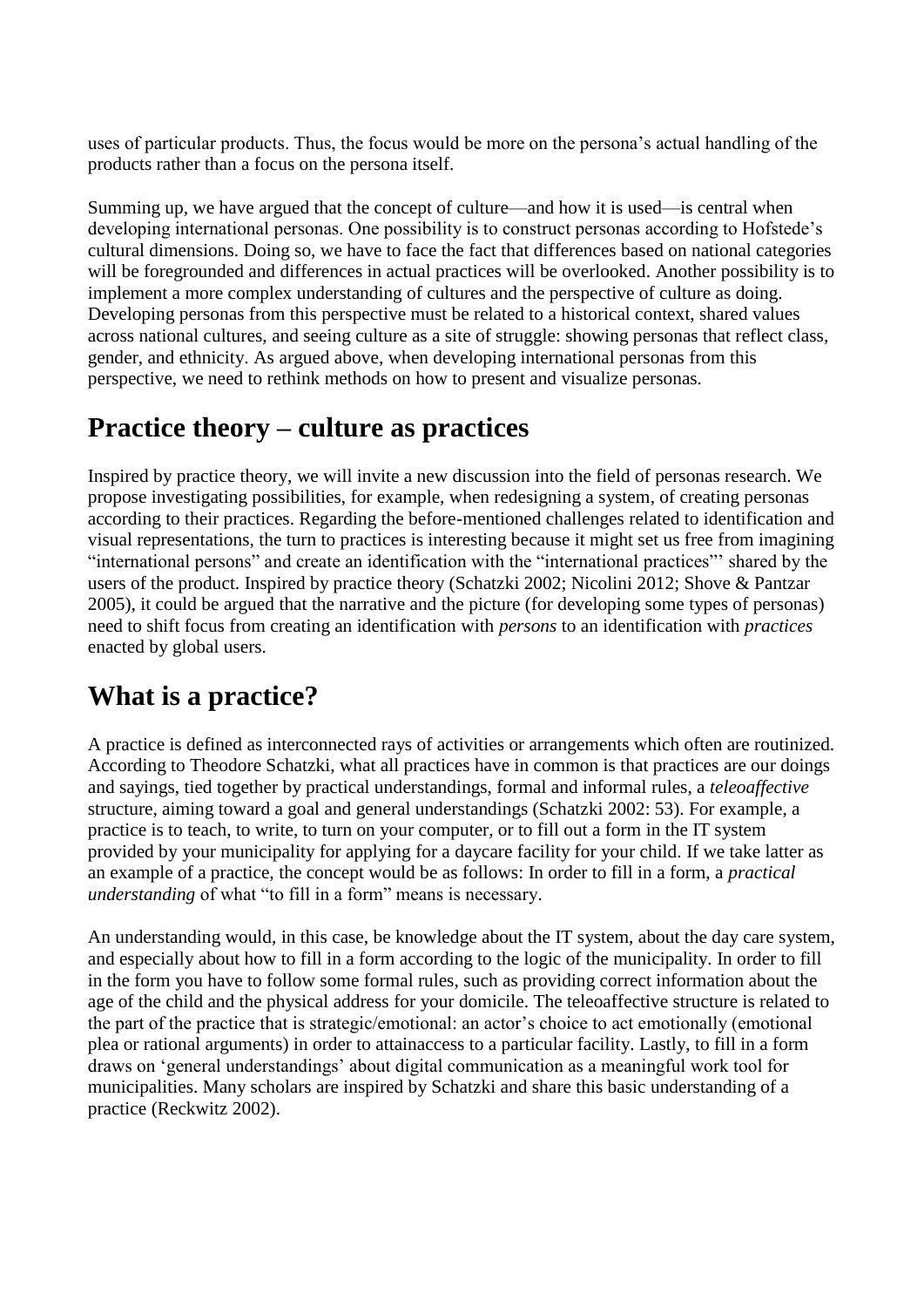The above description of practice is also useful as a framework for the analysis of practice. In intercultural communication the question addressed will often be related to whether the participants have shared norms for appropriate behavior, especially regarding informal rules, general understandings, and teleoaffective structures.

The main assumption in practice theory is that subjects are trained by practices, carriers of practices and, although each individual experiences his/her own choices, theseare related to existing practices. A practice always has an individual and a social side. When designing new products, the social part is the most important. It is the similar choices people make which are of interest and that have to be captured when constructing a persona. Practices are closely related to norms; they are not individual but shared and negotiated every time we enact a practice. This means that we identify ourselves with our practices and we communicate with others through our practices.

From this position, it follows that it is possible for designers to identify different types of practices which will be characteristic for different persons.

### **Culture as practice**

A common assumption in practice theory is that the social component is constructed through our practices. It is through our practices that we construct norms and meanings and change the social organization. Thus, when taking a practice theory approach to culture, culture may be understood as configurations of practices (Jensen 2011a, 2011b). Some of these practices will be shared with specific social groups in a society while other practices will be shared across social groups and, for example, follow the lines of consumption (Warde 2005). Regarding development of international personas, many practices, as our study clearly shows, are shared across national cultures. In this way, practice theory offers an alternative way of understanding culture which might enable designers to forget about national borders and instead design for different ways of doing practices within and across countries.

An example of a culturally specific approach is the approach taken by the companies in our study. Four personas were created for each country in their specific market, even though this did not correspond to the data. Instead of focusing on national culture as a pre-decided criteria for illustrating differences between the personas, the focus could have been on differences in practices for operating the system or managing the specific product. The narratives for these practicepersonas might be related to different ways of handling a system.

# **Conclusion**

Personas are created and used to facilitate a focus on the end users during the design process. One of the main ideas in working with personas is to let the designers be inspired to create a common reference point and encourage empathy and identification with end users. The assumption is that identification with end users will result in products that both cover the users' needs in better ways and incorporate variations among different user groups.

There seems to be an increasing interest in creating international personas by a growing number of UX designers (Madsen et al. 2015). The objective of this paper has therefore been to contribute with an empirical study and meta-theoretical reflections on further work. The paper has presented a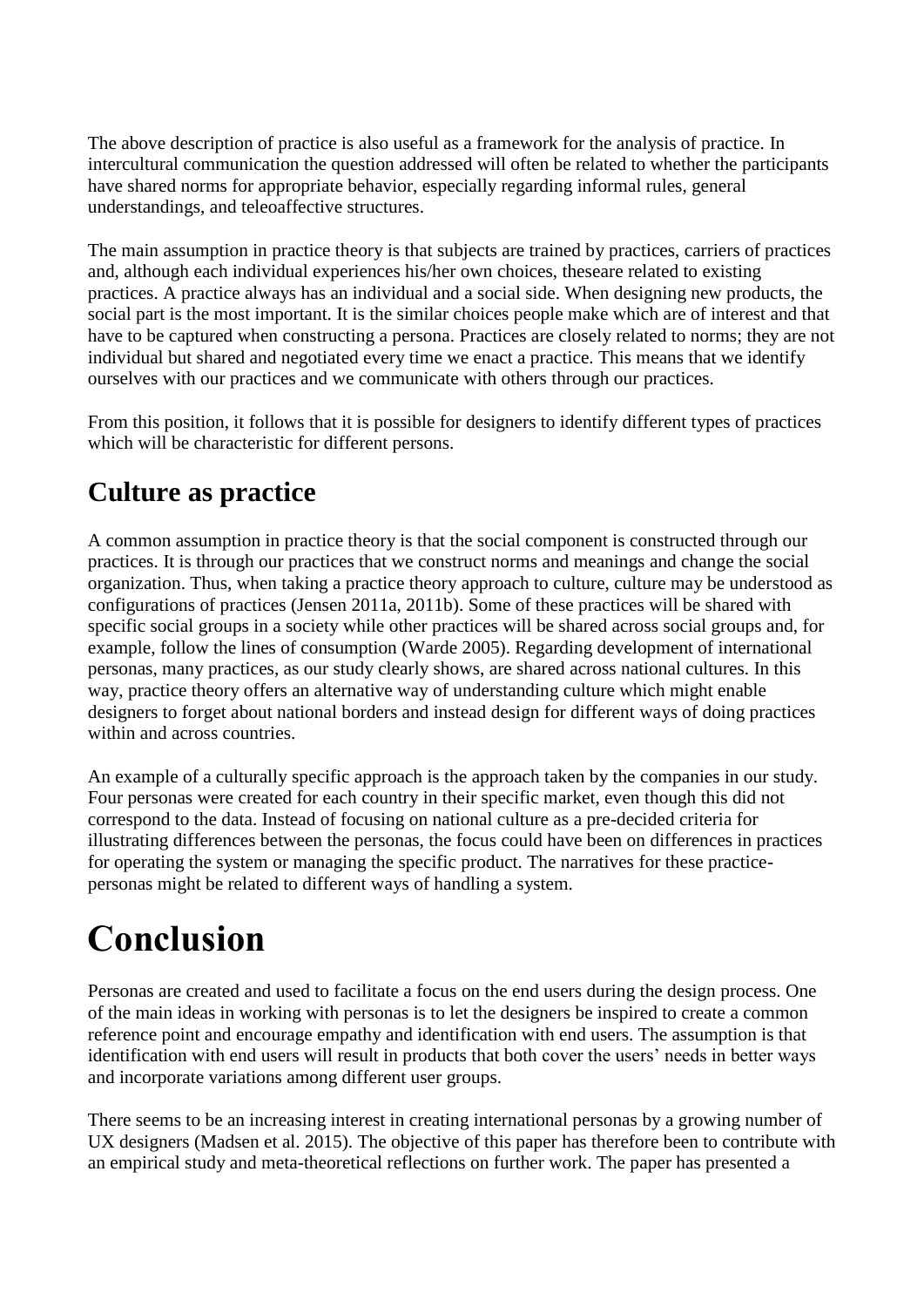critical review on the existing work as well as a Danish study on UX researchers' strategy when using personas for international markets. Due to the fact that no best practice has yet been developed, several UX designers are struggling with the question on how to integrate and present cultural differences when working with international personas.

Focusing on practices might help the designers to overcome the struggle and the dominant everyday discourse on culture as being and as norms and values shared by members of national cultures. The visual presentation of a persona is a particularly significant issue in globalized societies, as gender, ethnicity, religion, and age are important symbols of belonging to different national cultures. However, further research on international personas is needed. It would be relevant to examine, through empirical studies, whether international personas developed through identification with practices, visualized through sketch drawings without visible national characteristics, using pictures of the actual practices and specific use of products, will work.

# **References**

Appadurai, Arjun (1991). "Global Ethnoscapes: Notes and Queries for a Transnational Anthropology." In: *Interventions: Anthropologies of the Present.* R.G. Fox (ed.). Santa Fe: School of American Research, 191–210.

Appadurai, A. (1996). *Modernity at Large: Cultural Dimensions of Globalization*. Minneapolis: University of Minnesota Press.

Bardhan, N. & C.K. Weaver (2011). *Public Relations in Global Cultural Contexts*. New York and London: Routledge.

Bartelson, J. (2000). "Three Concepts of Globalization," *International Sociology, Vol 15(2), pp 180–196*.

Barth, F. (1994). *Manifestasjon og prosess.* [Manifestation and process] Oslo: Universitetsforlaget.

Brown, P. & Levinson, S.C. (1987). *Politeness: Some Universals in Language Usage*. Cambridge: Cambridge University Press.

Cabrero, D. G., Kapuire, G. K., Abdelnour-Nocera, J., Winschiers-Theophilus, H., Rodil, K. & Stanley, C. (2015). *"Persona co-design in the making: A Namibian exploration in three Herero settings"*. Unpublished paper.

Chapman, C. N. & Milham, R.P. (2006*). The Personas' New Clothes: Methodological and Practical Arguments against a Popular Method*. Proceedings of the Human Factors and Ergonomics Society 50th Annual Meeting, pp. 634–636.

Chuang, R. (2003). A postmodern critique of cross-cultural and intercultural communication research: Contesting essentialism, positivist dualism, and Eurocentricity. In W.J. Starosta & G.-M. Chen (eds.), *Ferment in the Intercultural Field: Axiology/value/praxis* (pp. 24*–*53). Thousand Oaks, CA: Sage.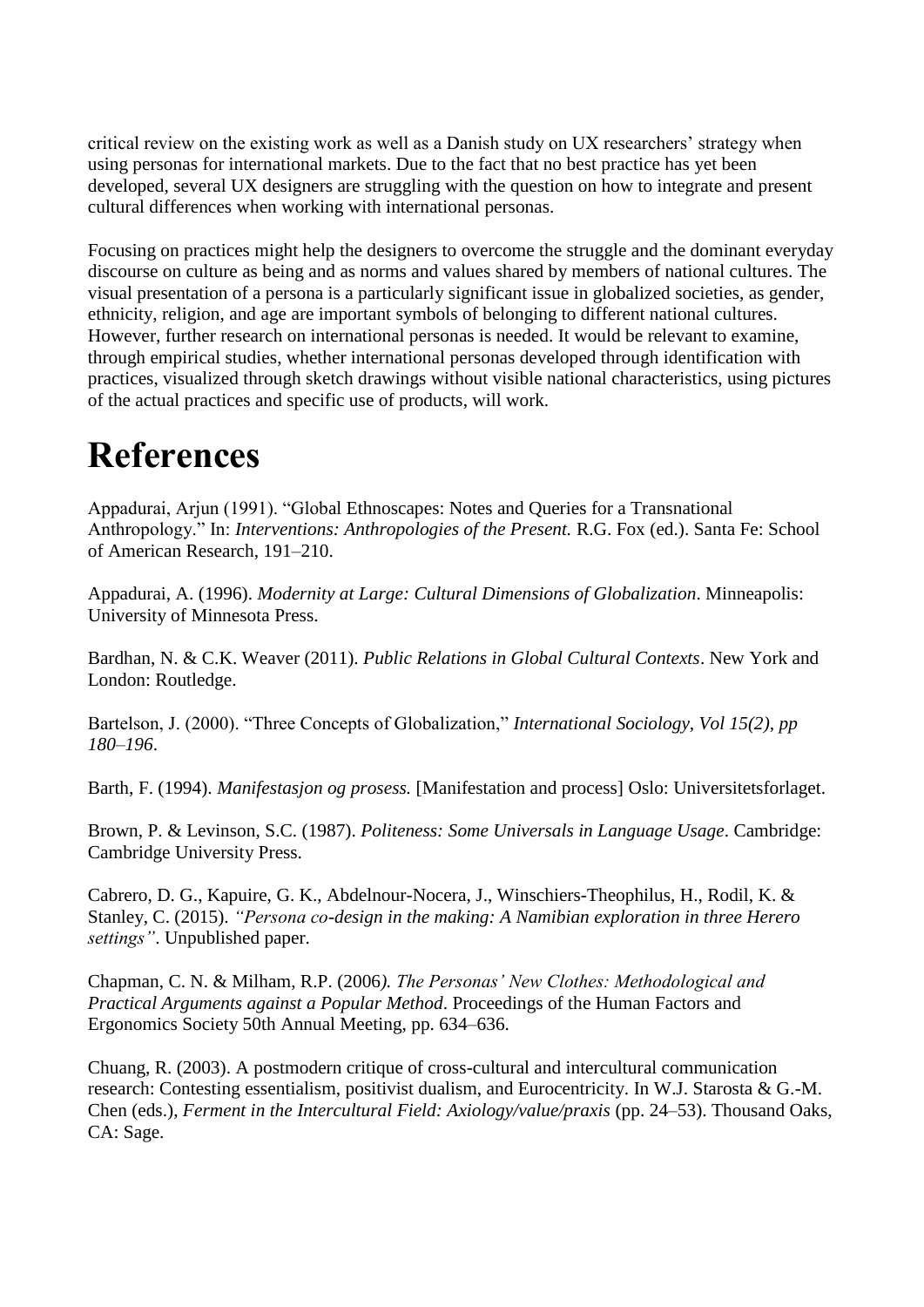Dahl, Ø. (2013). *Møter mellom mennesker – Innføring i interkulturell kommunikasjon.* [Human Encounters – Introduction to intercultural communication]. Oslo: Gylden dal Akademisk.

Floyd, I., Twidale, M. & Jones, M. (2008). "Resolving Incommensurable Debates: A Preliminary Identification of Persona Kinds, Attributes, and Characteristics." *Taylor & Francis, Volume 1: Artifacts*, pp 12–16*.*

Friess, E. (2012). "Personas and Decision Making in the Design Process: An Ethnographic Case Study." *Proceedings at CHI 2012,* May 5–10, 2012, Austin, Texas, USA, pp 1209*–*1218.

Gertsen, M.C. & Søderberg, A. (2011). "Intercultural collaboration stories: On narrative inquiry and analysis as tools for research in international business." *Journal of International Business Studies, 42,* pp 787–804*.* 

Geertz, C. (1973). *The Interpretation of Cultures*. New York: Basic Books.

Gherardi, Silvia (2012). *How to Conduct a Practice-based Study: Problems and Methods.* Cheltenham, UK, Northampton, MA, USA: Edward Elgar.

Green, J., Skukauskaite, A., Dixon, C. & Córdova, R. (2007). "Epistemological Issues in the Analysis of Video Records: Interactional Ethnography as a Logic of Inquiry." In: Goldman, R., Barron, R.P.B. & Derry, S.J. (eds.). *Video Research in Learning Science.* New Jersey: Lawrence Erlbaum Associates, Inc. Publishers. Pp 115*–*132.

Grudin, J. & Pruitt, J. (2002). "Personas. Participatory Design and Product Development: An Infrastructure for Engagement." In: *PDC 02 Proceedings* of *the Participatory Design Conference,*  T. Binder, J. Gregory, I. Wagner (eds.).Malmo, Sweden.

Halualani, R.T (2009). "Critical Junctures in Intercultural Communication Studies: A Review." In: *Review of Communication, [Volume 9](http://www.tandfonline.com/loi/rroc20?open=9#vol_9)*, [Issue 1.](http://www.tandfonline.com/toc/rroc20/9/1) Pages 17*–*35.

Hall, E. (1959). *The Silent Language*. Greenwich: Fawcett.

Hall, S., Ed. (1997). *Representation: Cultural Representations and Signifying Practices*. London: Sage.

Hall, S., D. Held and T. McGrew, Eds. (1992). *Modernity and Its Futures*. London: Polity Press, Open University.

Harvey, F. (1997). National Cultural Differences in Theory and Practice: Evaluating Hofstede's National Cultural Framework. *Information Technology & People. Vol. 10* Iss: 2, pp. 132*–*146.

Hofstede, G. GJ Hofstede and M. Minkov (2010). *Cultures and Organizations – Software of the mind*. New York: McGrawHill.

Hylland Eriksen, T. og T. A. Sørheim (2002). *Kulturforskelle – kulturmøder i praksis.* [Cultural Differences – cultural encounter in praxis] København: Munksgaard Danmark.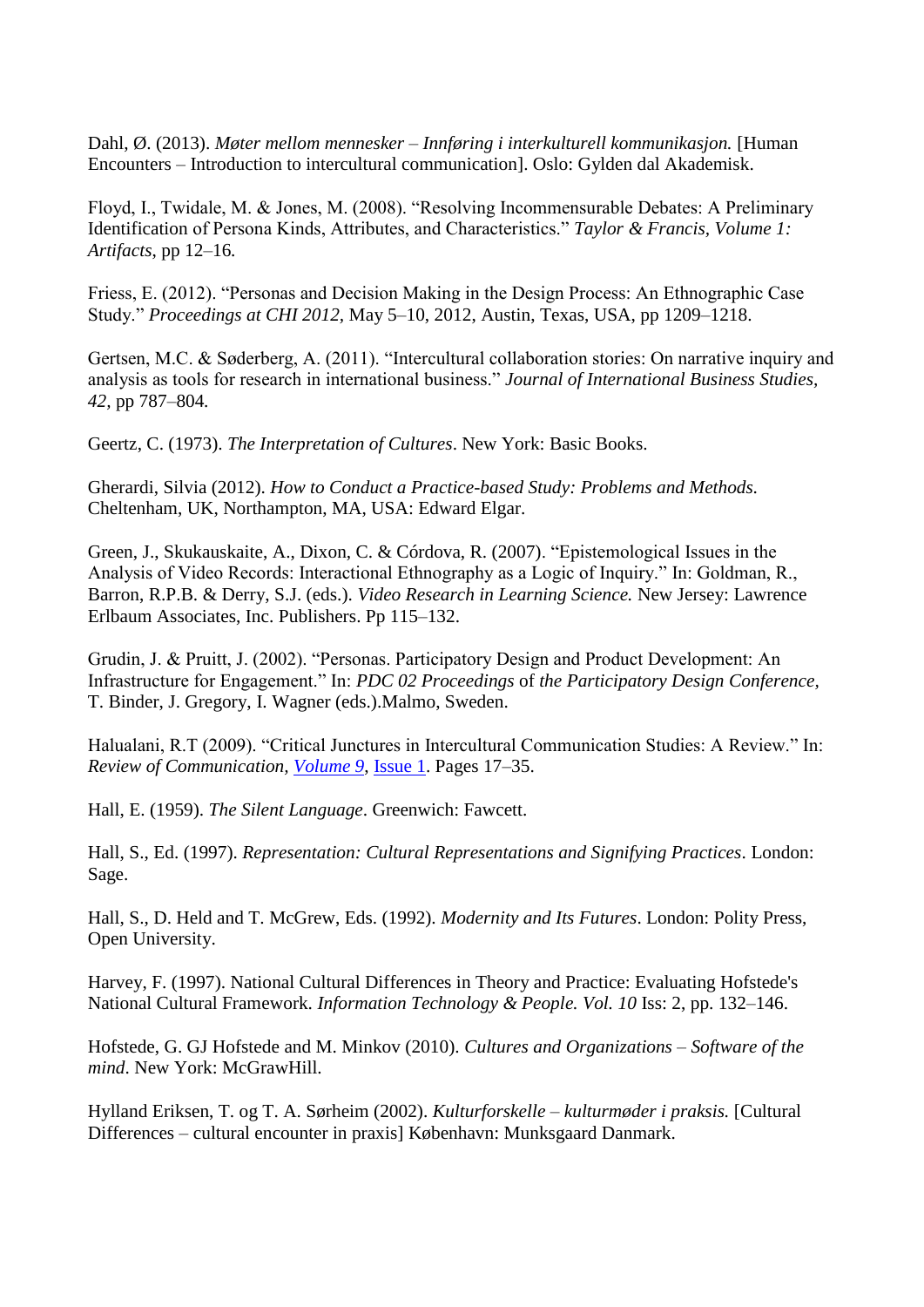Jensen, I (2006): The Aspect of Power in Intercultural Communication practice in Dahl, Ø., I Jensen and P. Nynäs, (red). *Bridges of understanding: Perspectives on intercultural communication.* Oslo: Unipub.

Jensen, I. (2011a): If culture is practice …? A practice theoretical perspective on intercultural communication and mediation. In J. Finch & P. Nynäs (Eds.), *Transforming Otherness* (pp. 9-33). New Jersey: Transaction.

Jensen, I. (2011b): "Postkulturel kommunikation – Fordi kultur ikke altid er vigtigst". [Postcultural communication – As culture might not be the key] - I T. Sundnes Drønen, K. Fretheim og M. Skjortnes, red.: Forståelsens gylne øyeblik. Festskrift til Øyvind Dahl. Trondheim: Tapir Akademisk Forlag: 47-62.

Long F. (2009). Real or Imaginary: The Effectiveness of Using Personas in Product Design. *IES Conference 2009.*

Madsen, S., Nielsen, L., Jensen, I. & Hautopp, H. (2015) An Empirical Investigation of the Practices and Challenges Specific to International User Studies. In *Proceedings of INTERACT 2015: 15th IFIP TC 13 International Conference*, Bamberg, Germany, September 14-18, 2015, Proceedings, Part III. Springer-VS, Pp. 132-148.

Nakayama, T.K. & Halualani, R.T. s.) (2010). *The Handbook of Critical Intercultural Communication.* West Sussex: Wiley-Blackwell.

Nicolini, Davide (2013). *Practice Theory, Work & Organization. An introduction.* Oxford: Oxford University Press.

Nielsen, L., Nielsen, K. S., Billestrup, J. & Stage, J. (2013) Going Global with Personas. *Proceedings of INTERACT 2013.* Springer-VS, s. 350-357 (Lecture Notes in Computer Science, Vol. 8120).

Nielsen, L. (2012) *Personas: User Focused Design.* Springer Science + Business Media B.V (Human Computer Interaction).

Otten, M. & Geppert, J. (2009). Mapping the landscape of qualitative research on intercultural communication: A hitchhiker's guide to the methodological galaxy. *FQS, Forum Qualitative Social Research – Special Issue on Qualitative Research and Intercultural Communication, 10*, 1.

Piller, I. (2011). *Intercultural Communication – A critical Introduction*. Edingburgh: Edingburgh University Press.

Pruitt, J. & Adlin, T. (2006). *PersonaLifecycle* – *KeepingPeopleinMindThroughoutProductDesign.* San Francisco: Morgan Kaufmann Publishers.

Putnam, C., Rose, E., Johnson, E., Kolko, B. (2009). "Adapting User-Centered Design Methods to Design for Diverse Populations." *Information Technologies and International Development,* Vol. 5, No. 4, pp 51–73.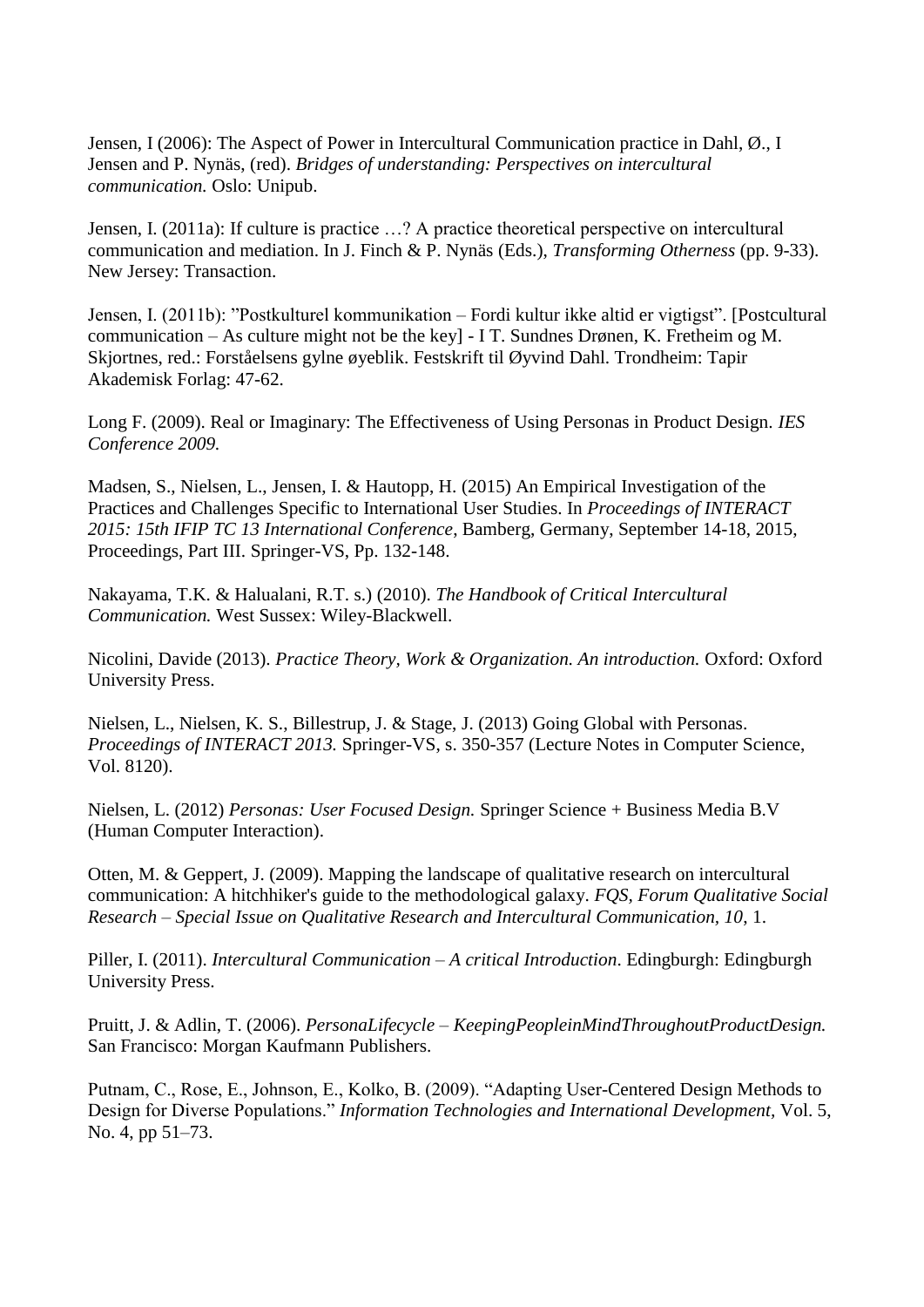Schatzki, T. (1996). *Social Practices. A Wittgensteinian Approach to Human Activity and the Social.* Cambridge: Cambridge University Press.

Schatzki, T. (2002). *The Site of the Social: A Philosophical Account of the Constitution of Social Life and Change.* PE: Pennsylvania State University Press.

Seidelin, C., Jonsson, A., Høgild, M., Rømer, J., Diekmann, P. (2014). "Implementing Personas for International Markets: A Question of UX Maturity." *Proceedings at SIDER'14Royal Institute of Technology, KTH, Stockholm, Sweden.*

Shove, E. and Pantzar, M. (2005). "Consumers, Producers and Practices: Understanding the Invention and Reinvention of Nordic Walking." *Journal of Consumer Culture*, Nr. 1, 5. 43*–*64.

Snyder, M., Sampanes, A., White, B., Rampoldi-Hnilo, L. (2011). "Personas on the Move: Making Personas for Today's Mobile Workforce. In Design, User Experience, and Usability. Theory, Methods, Tools and Practice." In Marcus, A.: *Lecture Notes in Computer Science*, Springer, Heidelberg, pp. 313–320.

Sun, H. (2011). "Cross Cultural Technology design: Creating Culturally Sensitive Technology for local users." *Human Technology Interaction Series.* Oxford: Oxford University Press*.*

Young, P. (2007). "Integrating Culture in the Design of ICTs." *British Journal of Educational Technology,* Vol. 39, No 1, pp 6–17.

# **About the Authors**

Iben Jensen is Professor at Department of Learning and Philosophy, Aalborg University, Copenhagen. She holds a MA in cultural sociology and a PhD in intercultural communication. She has researched and published extensively on intercultural communication and practice theory.

Heidi Hautopp is a Research Assistant affiliated with the ResearchLab: IT, Learning and Design (ILD), University of Aalborg, Copenhagen. She holds a MA in ICT and learning with a focus on using computer games in language learning for bilingual adults. Research areas include: Intercultural relations as well as games and teacher roles.

Lene Nielsen is associate professor at IT University, Copenhagen and holds a PhD in Personas and Scenarios. She is manager of Center for Persona Research and Application. She has many years of experience in supervising both private and public companies in implementing the personas method. She has developed the method '10 Steps to Personas' and written two books on personas.

Sabine Madsen, PhD, Researcher, Lecturer at Roskilde University, Denmark. Her research interests cover areas such as international user studies, information systems development, outsourcing and process improvement. She has published on these topics in journals, book chapters, and conference proceedings.

### **Authors' Address**